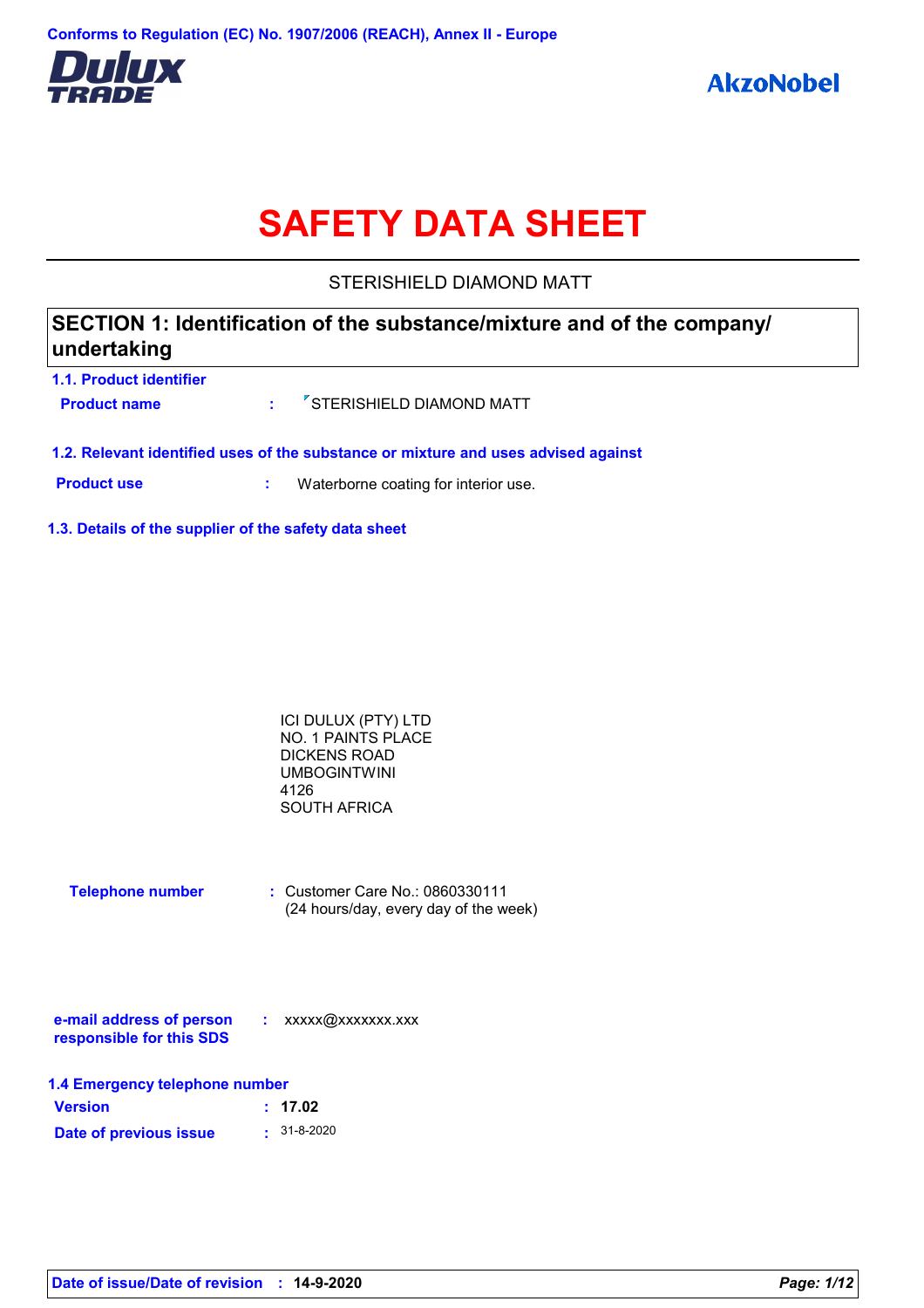# **SECTION 2: Hazards identification**

| 2.1 Classification of the substance or mixture                                                                                                                  |                                                                                                                                                                                                   |
|-----------------------------------------------------------------------------------------------------------------------------------------------------------------|---------------------------------------------------------------------------------------------------------------------------------------------------------------------------------------------------|
| <b>Product definition</b>                                                                                                                                       | $:$ Mixture                                                                                                                                                                                       |
|                                                                                                                                                                 | Classification according to Regulation (EC) No. 1272/2008 [CLP/GHS]                                                                                                                               |
| Not classified.                                                                                                                                                 |                                                                                                                                                                                                   |
|                                                                                                                                                                 | The product is not classified as hazardous according to Regulation (EC) 1272/2008 as amended.                                                                                                     |
| <b>Ingredients of unknown</b><br>toxicity                                                                                                                       | $: 0\%$                                                                                                                                                                                           |
| <b>Ingredients of unknown</b><br>ecotoxicity                                                                                                                    | $: 0\%$                                                                                                                                                                                           |
|                                                                                                                                                                 | See Section 11 for more detailed information on health effects and symptoms.                                                                                                                      |
| <b>2.2 Label elements</b>                                                                                                                                       |                                                                                                                                                                                                   |
| <b>Signal word</b>                                                                                                                                              | : No signal word.                                                                                                                                                                                 |
| <b>Hazard statements</b>                                                                                                                                        | : No known significant effects or critical hazards.                                                                                                                                               |
| <b>Precautionary statements</b>                                                                                                                                 |                                                                                                                                                                                                   |
| <b>General</b>                                                                                                                                                  | : P102 - Keep out of reach of children.<br>P101 - If medical advice is needed, have product container or label at hand.                                                                           |
| <b>Prevention</b>                                                                                                                                               | : P262 - Do not get in eyes, on skin, or on clothing.                                                                                                                                             |
| <b>Response</b>                                                                                                                                                 | : P312 - Call a POISON CENTER or doctor/physician if you feel unwell.                                                                                                                             |
| <b>Storage</b>                                                                                                                                                  | : Not applicable.                                                                                                                                                                                 |
| <b>Disposal</b>                                                                                                                                                 | : P501 - Dispose of contents and container in accordance with all local, regional,<br>national or international regulations.                                                                      |
| <b>Supplemental label</b><br>elements                                                                                                                           | : Contains C(M)IT/MIT(3:1) and methylisothiazolinone. May produce an allergic<br>reaction.<br>Warning! Hazardous respirable droplets may be formed when sprayed. Do not<br>breathe spray or mist. |
| <b>Annex XVII - Restrictions</b><br>on the manufacture,<br>placing on the market and<br>use of certain dangerous<br>substances, mixtures and<br><b>articles</b> | : Not applicable.                                                                                                                                                                                 |
| <b>Special packaging requirements</b>                                                                                                                           |                                                                                                                                                                                                   |
| <b>Containers to be fitted</b><br>with child-resistant<br>fastenings                                                                                            | : Not applicable.                                                                                                                                                                                 |
| Tactile warning of danger : Not applicable.                                                                                                                     |                                                                                                                                                                                                   |

### **2.3 Other hazards**

**Other hazards which do : not result in classification** : None known.

# **SECTION 3: Composition/information on ingredients**

| <b>Product/ingredient name</b> | <b>Identifiers</b>                                                           | $\frac{9}{6}$ | <b>Regulation (EC) No.</b><br>1272/2008 [CLP]                                                                                                                                                        | <b>Type</b> |
|--------------------------------|------------------------------------------------------------------------------|---------------|------------------------------------------------------------------------------------------------------------------------------------------------------------------------------------------------------|-------------|
| $C(M)$ IT/MIT $(3:1)$          | IREACH #:<br>01-2120764691-48<br>ICAS: 55965-84-9<br>lIndex:<br>613-167-00-5 | $ <$ 0.0015   | Acute Tox. 3. H301<br>Acute Tox. 2. H310<br>Acute Tox. 2. H330<br>Skin Corr. 1C, H314<br>Eye Dam. 1, H318<br>Skin Sens. 1A, H317<br>Aquatic Acute 1, H400 (M=100)<br>Aquatic Chronic 1, H410 (M=100) | $\vert$ [1] |
| methylisothiazolinone          | CAS: 2682-20-4                                                               | l<0.0015      | Acute Tox. 3, H301                                                                                                                                                                                   | [1]         |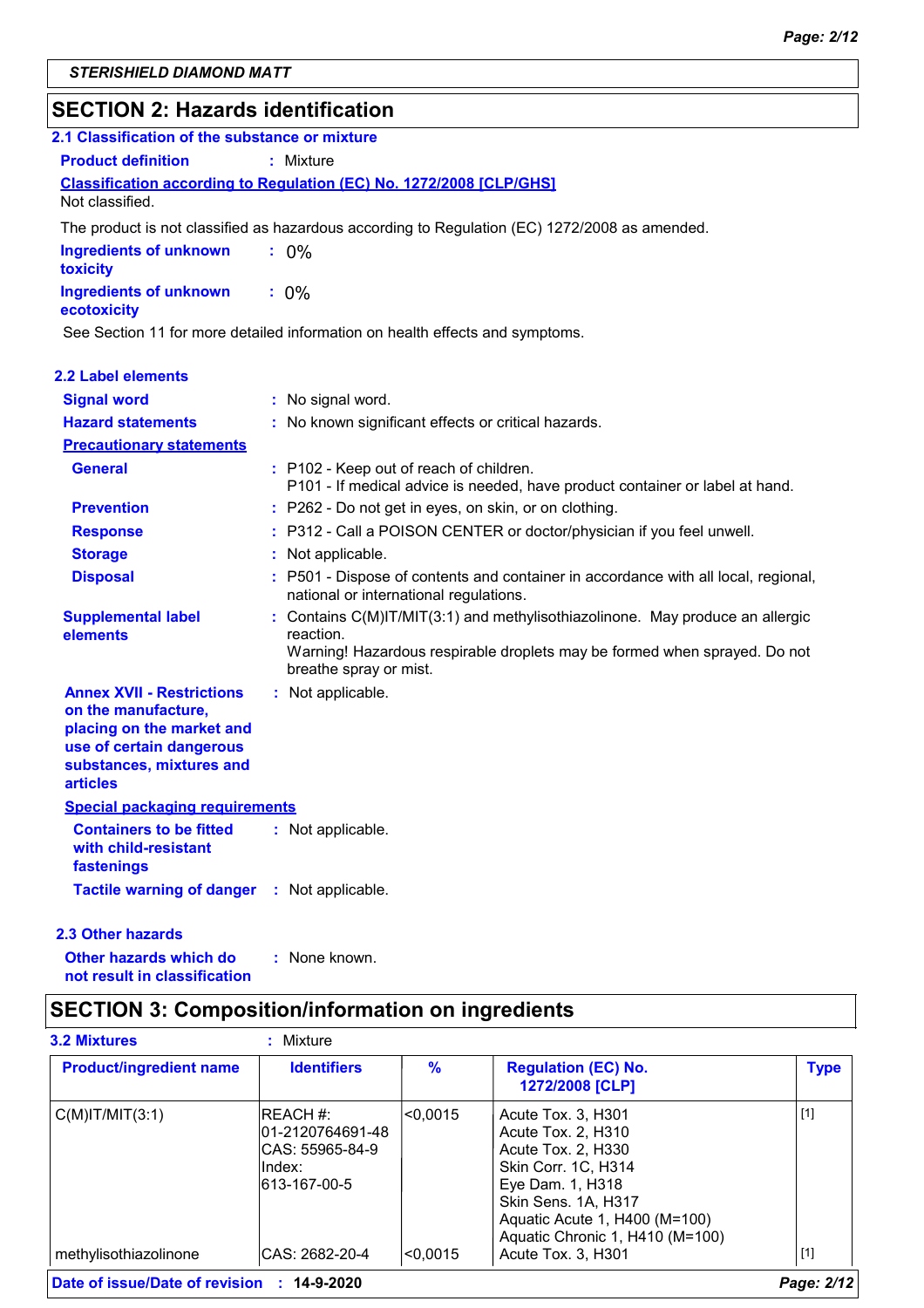### **SECTION 3: Composition/information on ingredients**

| Index: self    | Acute Tox. 3, H311            |  |
|----------------|-------------------------------|--|
| classification | Acute Tox. 2, H330            |  |
|                | Skin Corr. 1B, H314           |  |
|                | Eye Dam. 1, H318              |  |
|                | Skin Sens. 1A, H317           |  |
|                | Aquatic Acute 1, H400 (M=10)  |  |
|                | Aquatic Chronic 1, H410 (M=1) |  |
|                | <b>EUH071</b>                 |  |
|                | See Section 16 for            |  |
|                | the full text of the H        |  |
|                | statements declared           |  |
|                | above.                        |  |

There are no additional ingredients present which, within the current knowledge of the supplier and in the concentrations applicable, are classified as hazardous to health or the environment, are PBTs, vPvBs or Substances of equivalent concern, or have been assigned a workplace exposure limit and hence require reporting in this section.

Type

[1] Substance classified with a health or environmental hazard

[2] Substance with a workplace exposure limit

[3] Substance meets the criteria for PBT according to Regulation (EC) No. 1907/2006, Annex XIII

[4] Substance meets the criteria for vPvB according to Regulation (EC) No. 1907/2006, Annex XIII

[5] Substance of equivalent concern

[6] Additional disclosure due to company policy

Occupational exposure limits, if available, are listed in Section 8.

### **SECTION 4: First aid measures**

#### **4.1 Description of first aid measures**

| <b>General</b>                    | : In all cases of doubt, or when symptoms persist, seek medical attention. Never give<br>anything by mouth to an unconscious person. If unconscious, place in recovery<br>position and seek medical advice. |
|-----------------------------------|-------------------------------------------------------------------------------------------------------------------------------------------------------------------------------------------------------------|
| <b>Eye contact</b>                | : Remove contact lenses, irrigate copiously with clean, fresh water, holding the<br>eyelids apart for at least 10 minutes and seek immediate medical advice.                                                |
| <b>Inhalation</b>                 | : Remove to fresh air. Keep person warm and at rest. If not breathing, if breathing is<br>irregular or if respiratory arrest occurs, provide artificial respiration or oxygen by<br>trained personnel.      |
| <b>Skin contact</b>               | : Remove contaminated clothing and shoes. Wash skin thoroughly with soap and<br>water or use recognised skin cleanser. Do NOT use solvents or thinners.                                                     |
| <b>Ingestion</b>                  | : If swallowed, seek medical advice immediately and show the container or label.<br>Keep person warm and at rest. Do NOT induce vomiting.                                                                   |
| <b>Protection of first-aiders</b> | : No action shall be taken involving any personal risk or without suitable training.                                                                                                                        |

#### **4.2 Most important symptoms and effects, both acute and delayed**

There are no data available on the mixture itself. The product is not classified as hazardous according to Regulation (EC) 1272/2008 as amended.

Repeated or prolonged contact with the mixture may cause removal of natural fat from the skin, resulting in nonallergic contact dermatitis and absorption through the skin.

If splashed in the eyes, the liquid may cause irritation and reversible damage.

This takes into account, where known, delayed and immediate effects and also chronic effects of components from short-term and long-term exposure by oral, inhalation and dermal routes of exposure and eye contact.

Contains C(M)IT/MIT(3:1), methylisothiazolinone. May produce an allergic reaction.

#### **4.3 Indication of any immediate medical attention and special treatment needed**

| <b>Notes to physician</b>  | : Treat symptomatically. Contact poison treatment specialist immediately if large |
|----------------------------|-----------------------------------------------------------------------------------|
|                            | quantities have been ingested or inhaled.                                         |
| <b>Specific treatments</b> | No specific treatment.                                                            |

See toxicological information (Section 11)

| Date of issue/Date of revision : 14-9-2020 |  | Page: 3/12 |
|--------------------------------------------|--|------------|
|--------------------------------------------|--|------------|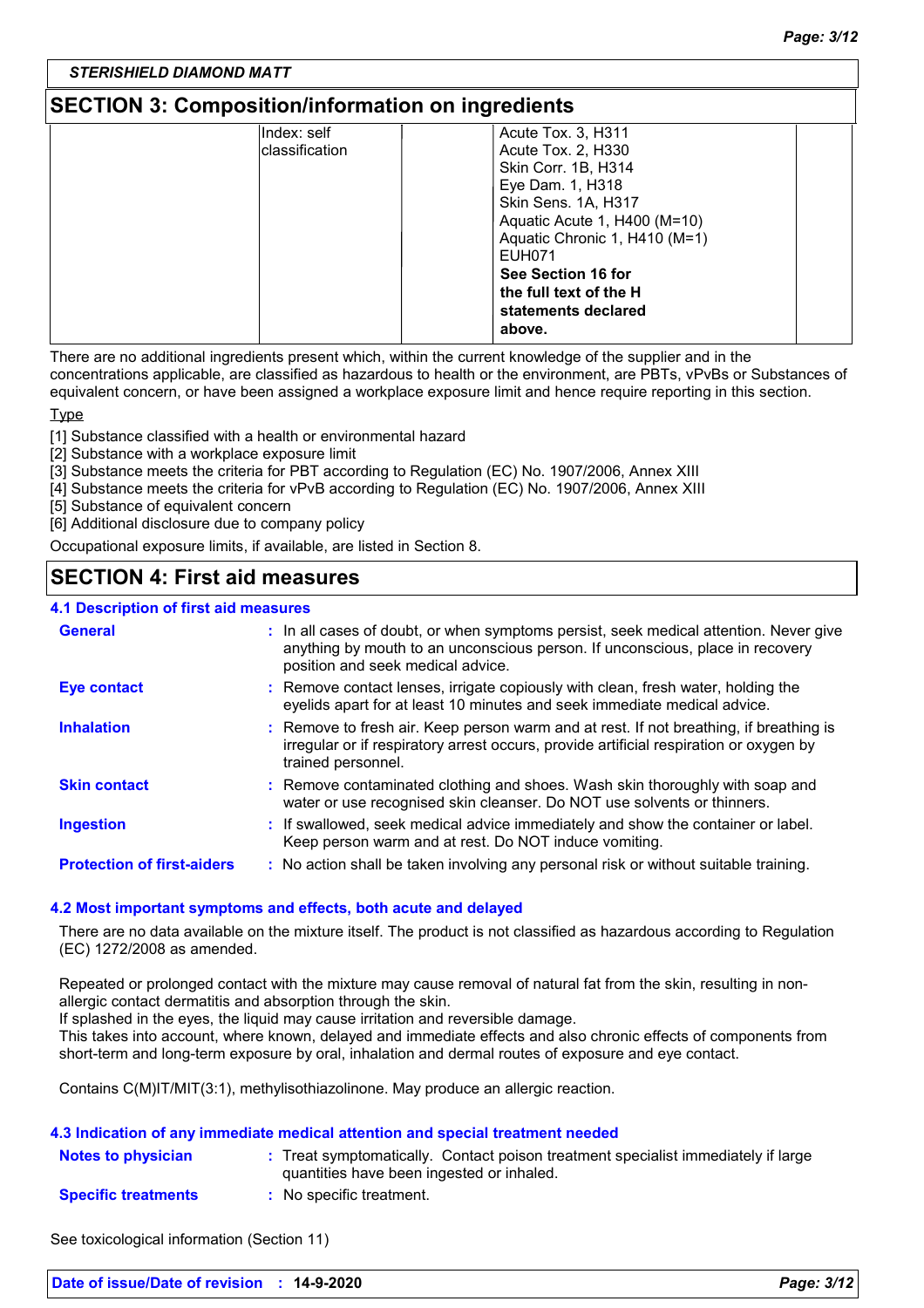# **SECTION 5: Firefighting measures**

| 5.1 Extinguishing media                                  |                                                                                                                              |
|----------------------------------------------------------|------------------------------------------------------------------------------------------------------------------------------|
| <b>Suitable extinguishing</b><br>media                   | : Recommended: alcohol-resistant foam, $CO2$ , powders, water spray.                                                         |
| Unsuitable extinguishing<br>media                        | : Do not use water jet.                                                                                                      |
|                                                          | 5.2 Special hazards arising from the substance or mixture                                                                    |
| <b>Hazards from the</b><br>substance or mixture          | : Fire will produce dense black smoke. Exposure to decomposition products may<br>cause a health hazard.                      |
| <b>Hazardous combustion</b><br>products                  | : Decomposition products may include the following materials: carbon monoxide,<br>carbon dioxide, smoke, oxides of nitrogen. |
| 5.3 Advice for firefighters                              |                                                                                                                              |
| <b>Special protective actions</b><br>for fire-fighters   | : Cool closed containers exposed to fire with water. Do not release runoff from fire to<br>drains or watercourses.           |
| <b>Special protective</b><br>equipment for fire-fighters | : Appropriate breathing apparatus may be required.                                                                           |

### **SECTION 6: Accidental release measures**

|                                                                       | 6.1 Personal precautions, protective equipment and emergency procedures                                                                                                                                                                                                            |
|-----------------------------------------------------------------------|------------------------------------------------------------------------------------------------------------------------------------------------------------------------------------------------------------------------------------------------------------------------------------|
| For non-emergency<br>personnel                                        | : Avoid breathing vapour or mist. Refer to protective measures listed in sections 7<br>and $8.$                                                                                                                                                                                    |
|                                                                       | For emergency responders : If specialised clothing is required to deal with the spillage, take note of any<br>information in Section 8 on suitable and unsuitable materials. See also the<br>information in "For non-emergency personnel".                                         |
| <b>6.2 Environmental</b><br>precautions                               | : Do not allow to enter drains or watercourses. If the product contaminates lakes,<br>rivers, or sewers, inform the appropriate authorities in accordance with local<br>regulations.                                                                                               |
| <b>6.3 Methods and material</b><br>for containment and<br>cleaning up | : Contain and collect spillage with non-combustible, absorbent material e.g. sand,<br>earth, vermiculite or diatomaceous earth and place in container for disposal<br>according to local regulations (see Section 13). Preferably clean with a detergent.<br>Avoid using solvents. |
| 6.4 Reference to other<br><b>sections</b>                             | : See Section 1 for emergency contact information.<br>See Section 8 for information on appropriate personal protective equipment.<br>See Section 13 for additional waste treatment information.                                                                                    |

### **SECTION 7: Handling and storage**

The information in this section contains generic advice and guidance. The list of Identified Uses in Section 1 should be consulted for any available use-specific information provided in the Exposure Scenario(s).

| <b>7.1 Precautions for safe</b> | : Avoid contact with skin and eyes. Avoid inhalation of vapour, spray or mist.    |
|---------------------------------|-----------------------------------------------------------------------------------|
| handling                        | Eating, drinking and smoking should be prohibited in areas where this material is |
|                                 | handled, stored and processed.                                                    |
|                                 | Put on appropriate personal protective equipment (see Section 8).                 |
|                                 | Never use pressure to empty. Container is not a pressure vessel.                  |
|                                 | Always keep in containers made from the same material as the original one.        |
|                                 | Comply with the health and safety at work laws.                                   |
|                                 | Do not allow to enter drains or watercourses.                                     |

### **7.2 Conditions for safe storage, including any incompatibilities**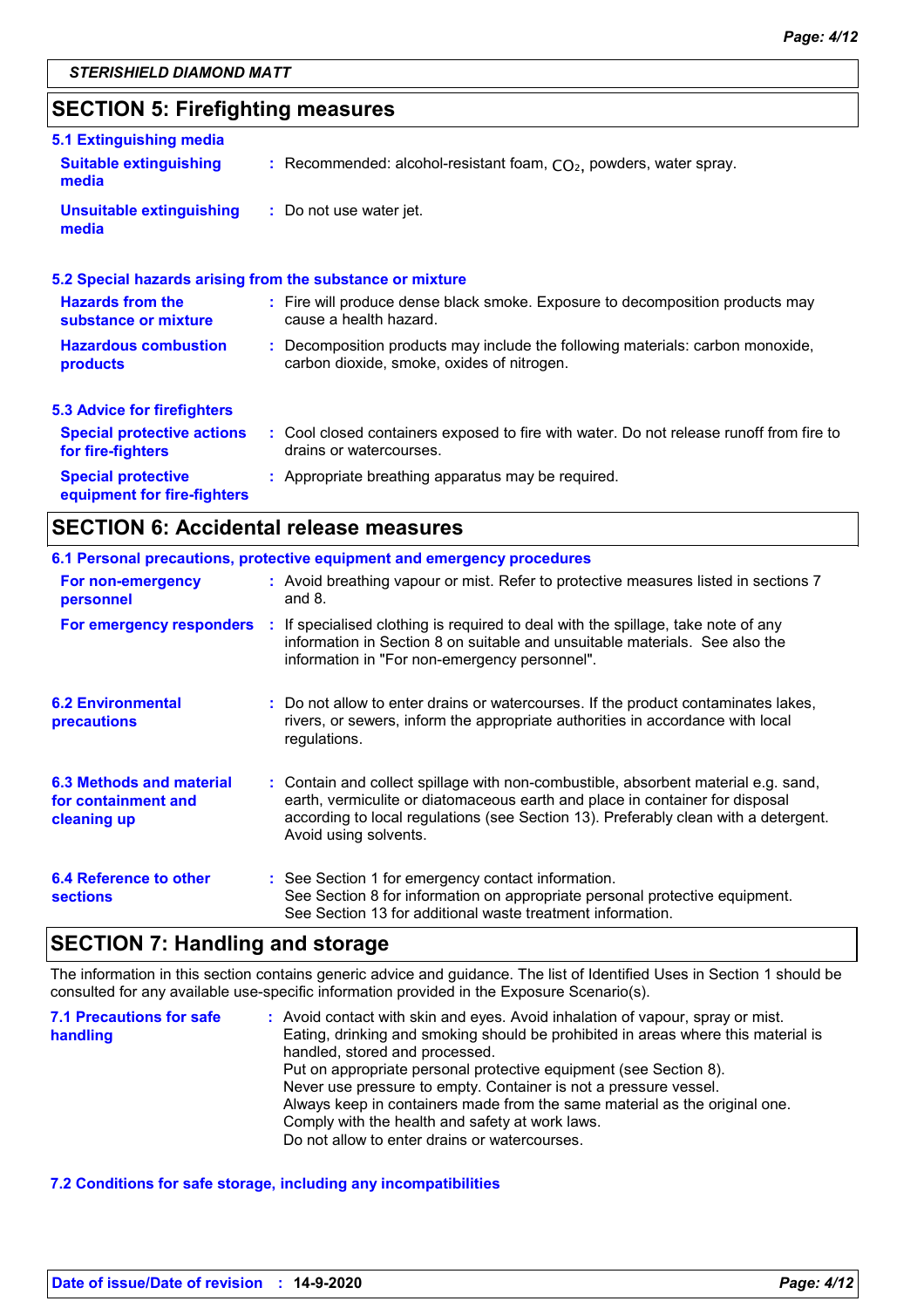### **SECTION 7: Handling and storage**

Store in accordance with local regulations.

### **Notes on joint storage**

Keep away from: oxidising agents, strong alkalis, strong acids.

#### **Additional information on storage conditions**

Observe label precautions. Store in a dry, cool and well-ventilated area. Keep away from heat and direct sunlight. Keep container tightly closed.

No smoking. Prevent unauthorised access. Containers that have been opened must be carefully resealed and kept upright to prevent leakage.

### **7.3 Specific end use(s) Recommendations :**

: Not available.

**Industrial sector specific : solutions**

### **SECTION 8: Exposure controls/personal protection**

: Not available.

The information in this section contains generic advice and guidance. Information is provided based on typical anticipated uses of the product. Additional measures might be required for bulk handling or other uses that could significantly increase worker exposure or environmental releases.

### **8.1 Control parameters**

**Occupational exposure limits**

No exposure limit value known.

**Recommended monitoring procedures :** If this product contains ingredients with exposure limits, personal, workplace atmosphere or biological monitoring may be required to determine the effectiveness of the ventilation or other control measures and/or the necessity to use respiratory protective equipment. Reference should be made to monitoring standards, such as the following: European Standard EN 689 (Workplace atmospheres - Guidance for the assessment of exposure by inhalation to chemical agents for comparison with limit values and measurement strategy) European Standard EN 14042 (Workplace atmospheres - Guide for the application and use of procedures for the assessment of exposure to chemical and biological agents) European Standard EN 482 (Workplace atmospheres - General requirements for the performance of procedures for the measurement of chemical agents) Reference to national guidance documents for methods for the determination of hazardous substances will also be required.

#### **DNELs/DMELs**

No DNELs/DMELs available.

#### **PNECs**

No PNECs available

| <b>8.2 Exposure controls</b>               |                                                                                                                                                                                                                                                                                                                                                                                                   |
|--------------------------------------------|---------------------------------------------------------------------------------------------------------------------------------------------------------------------------------------------------------------------------------------------------------------------------------------------------------------------------------------------------------------------------------------------------|
| <b>Appropriate engineering</b><br>controls | : Provide adequate ventilation. Where reasonably practicable, this should be<br>achieved by the use of local exhaust ventilation and good general extraction. If<br>these are not sufficient to maintain concentrations of particulates and solvent<br>vapours below the OEL, suitable respiratory protection must be worn.                                                                       |
| <b>Individual protection measures</b>      |                                                                                                                                                                                                                                                                                                                                                                                                   |
| <b>Hygiene measures</b>                    | : Wash hands, forearms and face thoroughly after handling chemical products, before<br>eating, smoking and using the lavatory and at the end of the working period.<br>Appropriate techniques should be used to remove potentially contaminated clothing.<br>Wash contaminated clothing before reusing. Ensure that eyewash stations and<br>safety showers are close to the workstation location. |
| <b>Eye/face protection</b>                 | : Use safety eyewear designed to protect against splash of liquids.                                                                                                                                                                                                                                                                                                                               |
| <b>Skin protection</b>                     |                                                                                                                                                                                                                                                                                                                                                                                                   |
| <b>Hand protection</b>                     |                                                                                                                                                                                                                                                                                                                                                                                                   |
| <b>Gloves</b>                              |                                                                                                                                                                                                                                                                                                                                                                                                   |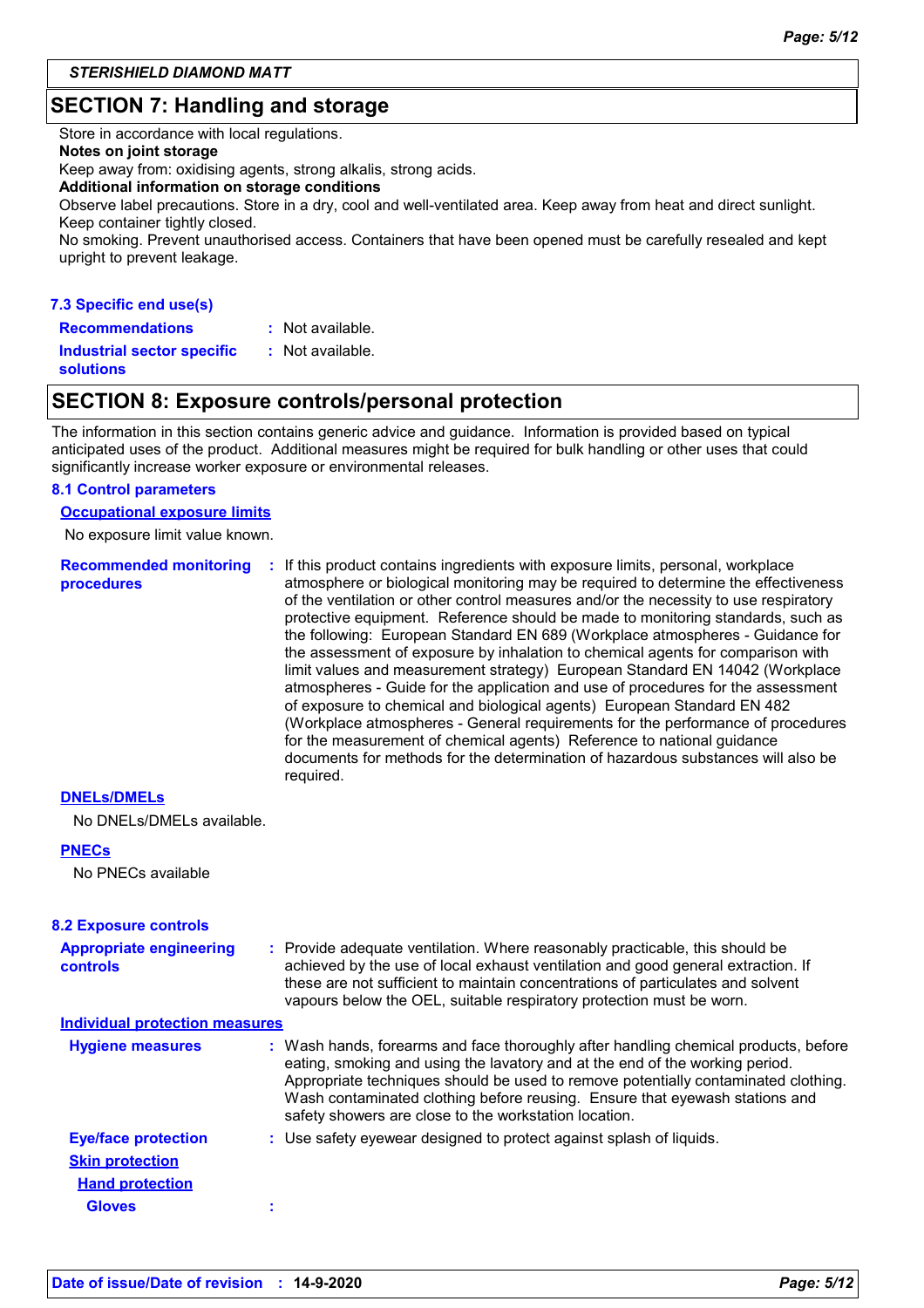# **SECTION 8: Exposure controls/personal protection**

| The performance or effectiveness of the glove may be reduced by physical/chemical<br>damage and poor maintenance.<br>: Personnel should wear antistatic clothing made of natural fibres or of high-<br><b>Body protection</b><br>temperature-resistant synthetic fibres.<br><b>Other skin protection</b><br>: Appropriate footwear and any additional skin protection measures should be<br>selected based on the task being performed and the risks involved and should be<br>approved by a specialist before handling this product.<br><b>Respiratory protection</b><br>: If workers are exposed to concentrations above the exposure limit, they must use<br>appropriate, certified respirators.<br>OLD LEAD-BASED PAINTS:<br>When surfaces are to be prepared for painting, account should be taken of the age<br>of the property and the possibility that lead-pigmented paint might be present. There<br>is a possibility that ingestion or inhalation of scrapings or dust arising from the<br>preparation work could cause health effects. As a working rule you should assume<br>that this will be the case if the age of the property is pre 1960.<br>Where possible wet sanding or chemical stripping methods should be used with<br>surfaces of this type to avoid the creation of dust. When dry sanding cannot be<br>avoided, and effective local exhaust ventilation is not available, it is recommended<br>that a dust respirator is worn, that is approved for use with lead dusts, and its type<br>selected on the basis of the COSHH assessment, taking into account the<br>Workplace Exposure Limit for lead in air. Furthermore, steps should be taken to<br>ensure containment of the dusts created, and that all practicable measures are<br>taken to clean up thoroughly all deposits of dusts in and around the affected area.<br>Respiratory protection in case of dust or spray mist formation. (particle filter EN143<br>type P2) Respiratory protection in case of vapour formation. (half mask with<br>combination filter A2-P2 til concentrations of 0,5 Vol%.)<br>The current Control of Lead at Work Regulations approved code of practice should<br>be consulted for advice on protective clothing and personal hygiene precautions.<br>Care should also be taken to exclude visitors, members of the household and<br>especially children from the affected area, during the actual work and the<br>subsequent clean up operations. All scrapings, dust, etc. should be disposed of by<br>the professional painting contractor as Hazardous Waste.<br>Extra precautions will also need to be taken when burning off old lead-based paints<br>because fumes containing lead will be produced. It is recommended that a<br>respirator, approved for use with particulate fumes of lead is selected on the basis<br>of the COSHH assessment, taking into account the Workplace Exposure Limit for<br>lead in air. Similar precautions to those given above about sanding should be taken<br>with reference to protective clothing, disposal of scrapings and dusts, and exclusion<br>of other personnel and especially children from the building during actual work and<br>the subsequent clean up operations.<br>Avoid the inhalation of dust. Wear suitable face mask if dry sanding. Special<br>precautions should be taken during surface preparation of pre-1960s paint surfaces<br>over wood and metal as they may contain harmful lead.<br>: Do not allow to enter drains or watercourses.<br><b>Environmental exposure</b><br>controls | material. | When prolonged or frequently repeated contact may occur, a glove with a protection<br>class of 6 (breakthrough time >480 minutes according to EN374) is recommended.<br>Recommended gloves: Viton ® or Nitrile, thickness ≥ 0.38 mm.<br>When only brief contact is expected, a glove with protection class of 2 or higher<br>(breakthrough time > 30 minutes according to EN374) is recommended.<br>Recommended gloves: Nitrile, thickness ≥ 0.12 mm.<br>Gloves should be replaced regularly and if there is any sign of damage to the glove |
|---------------------------------------------------------------------------------------------------------------------------------------------------------------------------------------------------------------------------------------------------------------------------------------------------------------------------------------------------------------------------------------------------------------------------------------------------------------------------------------------------------------------------------------------------------------------------------------------------------------------------------------------------------------------------------------------------------------------------------------------------------------------------------------------------------------------------------------------------------------------------------------------------------------------------------------------------------------------------------------------------------------------------------------------------------------------------------------------------------------------------------------------------------------------------------------------------------------------------------------------------------------------------------------------------------------------------------------------------------------------------------------------------------------------------------------------------------------------------------------------------------------------------------------------------------------------------------------------------------------------------------------------------------------------------------------------------------------------------------------------------------------------------------------------------------------------------------------------------------------------------------------------------------------------------------------------------------------------------------------------------------------------------------------------------------------------------------------------------------------------------------------------------------------------------------------------------------------------------------------------------------------------------------------------------------------------------------------------------------------------------------------------------------------------------------------------------------------------------------------------------------------------------------------------------------------------------------------------------------------------------------------------------------------------------------------------------------------------------------------------------------------------------------------------------------------------------------------------------------------------------------------------------------------------------------------------------------------------------------------------------------------------------------------------------------------------------------------------------------------------------------------------------------------------------------------------------------------------------------------------------------------------------------------------------------------------------------------------------------------------------------------------------------------------------------------------------------------------------------------------------------------------------------------------------------------------------------|-----------|----------------------------------------------------------------------------------------------------------------------------------------------------------------------------------------------------------------------------------------------------------------------------------------------------------------------------------------------------------------------------------------------------------------------------------------------------------------------------------------------------------------------------------------------|
|                                                                                                                                                                                                                                                                                                                                                                                                                                                                                                                                                                                                                                                                                                                                                                                                                                                                                                                                                                                                                                                                                                                                                                                                                                                                                                                                                                                                                                                                                                                                                                                                                                                                                                                                                                                                                                                                                                                                                                                                                                                                                                                                                                                                                                                                                                                                                                                                                                                                                                                                                                                                                                                                                                                                                                                                                                                                                                                                                                                                                                                                                                                                                                                                                                                                                                                                                                                                                                                                                                                                                                                 |           |                                                                                                                                                                                                                                                                                                                                                                                                                                                                                                                                              |
|                                                                                                                                                                                                                                                                                                                                                                                                                                                                                                                                                                                                                                                                                                                                                                                                                                                                                                                                                                                                                                                                                                                                                                                                                                                                                                                                                                                                                                                                                                                                                                                                                                                                                                                                                                                                                                                                                                                                                                                                                                                                                                                                                                                                                                                                                                                                                                                                                                                                                                                                                                                                                                                                                                                                                                                                                                                                                                                                                                                                                                                                                                                                                                                                                                                                                                                                                                                                                                                                                                                                                                                 |           |                                                                                                                                                                                                                                                                                                                                                                                                                                                                                                                                              |
|                                                                                                                                                                                                                                                                                                                                                                                                                                                                                                                                                                                                                                                                                                                                                                                                                                                                                                                                                                                                                                                                                                                                                                                                                                                                                                                                                                                                                                                                                                                                                                                                                                                                                                                                                                                                                                                                                                                                                                                                                                                                                                                                                                                                                                                                                                                                                                                                                                                                                                                                                                                                                                                                                                                                                                                                                                                                                                                                                                                                                                                                                                                                                                                                                                                                                                                                                                                                                                                                                                                                                                                 |           |                                                                                                                                                                                                                                                                                                                                                                                                                                                                                                                                              |
|                                                                                                                                                                                                                                                                                                                                                                                                                                                                                                                                                                                                                                                                                                                                                                                                                                                                                                                                                                                                                                                                                                                                                                                                                                                                                                                                                                                                                                                                                                                                                                                                                                                                                                                                                                                                                                                                                                                                                                                                                                                                                                                                                                                                                                                                                                                                                                                                                                                                                                                                                                                                                                                                                                                                                                                                                                                                                                                                                                                                                                                                                                                                                                                                                                                                                                                                                                                                                                                                                                                                                                                 |           |                                                                                                                                                                                                                                                                                                                                                                                                                                                                                                                                              |
|                                                                                                                                                                                                                                                                                                                                                                                                                                                                                                                                                                                                                                                                                                                                                                                                                                                                                                                                                                                                                                                                                                                                                                                                                                                                                                                                                                                                                                                                                                                                                                                                                                                                                                                                                                                                                                                                                                                                                                                                                                                                                                                                                                                                                                                                                                                                                                                                                                                                                                                                                                                                                                                                                                                                                                                                                                                                                                                                                                                                                                                                                                                                                                                                                                                                                                                                                                                                                                                                                                                                                                                 |           |                                                                                                                                                                                                                                                                                                                                                                                                                                                                                                                                              |
|                                                                                                                                                                                                                                                                                                                                                                                                                                                                                                                                                                                                                                                                                                                                                                                                                                                                                                                                                                                                                                                                                                                                                                                                                                                                                                                                                                                                                                                                                                                                                                                                                                                                                                                                                                                                                                                                                                                                                                                                                                                                                                                                                                                                                                                                                                                                                                                                                                                                                                                                                                                                                                                                                                                                                                                                                                                                                                                                                                                                                                                                                                                                                                                                                                                                                                                                                                                                                                                                                                                                                                                 |           |                                                                                                                                                                                                                                                                                                                                                                                                                                                                                                                                              |
|                                                                                                                                                                                                                                                                                                                                                                                                                                                                                                                                                                                                                                                                                                                                                                                                                                                                                                                                                                                                                                                                                                                                                                                                                                                                                                                                                                                                                                                                                                                                                                                                                                                                                                                                                                                                                                                                                                                                                                                                                                                                                                                                                                                                                                                                                                                                                                                                                                                                                                                                                                                                                                                                                                                                                                                                                                                                                                                                                                                                                                                                                                                                                                                                                                                                                                                                                                                                                                                                                                                                                                                 |           |                                                                                                                                                                                                                                                                                                                                                                                                                                                                                                                                              |
|                                                                                                                                                                                                                                                                                                                                                                                                                                                                                                                                                                                                                                                                                                                                                                                                                                                                                                                                                                                                                                                                                                                                                                                                                                                                                                                                                                                                                                                                                                                                                                                                                                                                                                                                                                                                                                                                                                                                                                                                                                                                                                                                                                                                                                                                                                                                                                                                                                                                                                                                                                                                                                                                                                                                                                                                                                                                                                                                                                                                                                                                                                                                                                                                                                                                                                                                                                                                                                                                                                                                                                                 |           |                                                                                                                                                                                                                                                                                                                                                                                                                                                                                                                                              |
|                                                                                                                                                                                                                                                                                                                                                                                                                                                                                                                                                                                                                                                                                                                                                                                                                                                                                                                                                                                                                                                                                                                                                                                                                                                                                                                                                                                                                                                                                                                                                                                                                                                                                                                                                                                                                                                                                                                                                                                                                                                                                                                                                                                                                                                                                                                                                                                                                                                                                                                                                                                                                                                                                                                                                                                                                                                                                                                                                                                                                                                                                                                                                                                                                                                                                                                                                                                                                                                                                                                                                                                 |           |                                                                                                                                                                                                                                                                                                                                                                                                                                                                                                                                              |
|                                                                                                                                                                                                                                                                                                                                                                                                                                                                                                                                                                                                                                                                                                                                                                                                                                                                                                                                                                                                                                                                                                                                                                                                                                                                                                                                                                                                                                                                                                                                                                                                                                                                                                                                                                                                                                                                                                                                                                                                                                                                                                                                                                                                                                                                                                                                                                                                                                                                                                                                                                                                                                                                                                                                                                                                                                                                                                                                                                                                                                                                                                                                                                                                                                                                                                                                                                                                                                                                                                                                                                                 |           |                                                                                                                                                                                                                                                                                                                                                                                                                                                                                                                                              |
|                                                                                                                                                                                                                                                                                                                                                                                                                                                                                                                                                                                                                                                                                                                                                                                                                                                                                                                                                                                                                                                                                                                                                                                                                                                                                                                                                                                                                                                                                                                                                                                                                                                                                                                                                                                                                                                                                                                                                                                                                                                                                                                                                                                                                                                                                                                                                                                                                                                                                                                                                                                                                                                                                                                                                                                                                                                                                                                                                                                                                                                                                                                                                                                                                                                                                                                                                                                                                                                                                                                                                                                 |           |                                                                                                                                                                                                                                                                                                                                                                                                                                                                                                                                              |
|                                                                                                                                                                                                                                                                                                                                                                                                                                                                                                                                                                                                                                                                                                                                                                                                                                                                                                                                                                                                                                                                                                                                                                                                                                                                                                                                                                                                                                                                                                                                                                                                                                                                                                                                                                                                                                                                                                                                                                                                                                                                                                                                                                                                                                                                                                                                                                                                                                                                                                                                                                                                                                                                                                                                                                                                                                                                                                                                                                                                                                                                                                                                                                                                                                                                                                                                                                                                                                                                                                                                                                                 |           |                                                                                                                                                                                                                                                                                                                                                                                                                                                                                                                                              |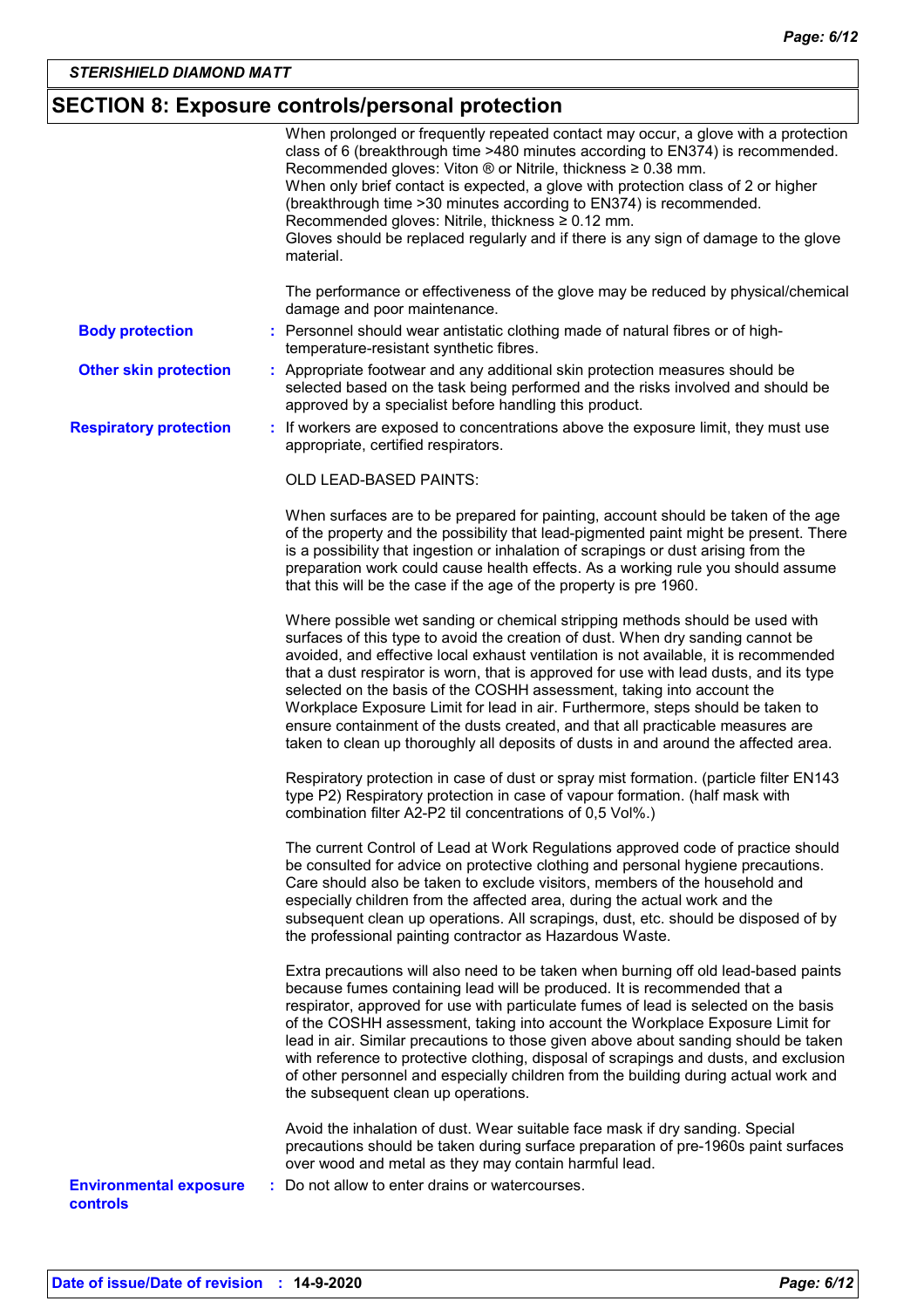### **SECTION 9: Physical and chemical properties**

### **9.1. Information on basic physical and chemical properties**

| <b>Appearance</b>                                                  |    |                                                          |
|--------------------------------------------------------------------|----|----------------------------------------------------------|
| <b>Physical state</b>                                              |    | : Liquid.                                                |
| <b>Colour</b>                                                      |    | Various: See label.                                      |
| <b>Odour</b>                                                       |    | $:$ Not available.                                       |
| <b>Odour threshold</b>                                             |    | Not available.                                           |
| рH                                                                 |    | : Not available.                                         |
| <b>Melting point/freezing point</b>                                |    | : Not available.                                         |
| Initial boiling point and boiling<br>range                         |    | $: 100^{\circ}$ C                                        |
| <b>Flash point</b>                                                 |    | Not applicable.                                          |
| <b>Evaporation rate</b>                                            |    | : Not available.                                         |
| <b>Upper/lower flammability or</b><br>explosive limits             |    | : Not available.                                         |
| <b>Vapour pressure</b>                                             |    | Not available.                                           |
| <b>Vapour density</b>                                              |    | : Not available.                                         |
| <b>Relative density</b>                                            |    | : 1,388                                                  |
| <b>Solubility(ies)</b>                                             |    | : Easily soluble in the following materials: cold water. |
| <b>Partition coefficient: n-octanol/ : Not available.</b><br>water |    |                                                          |
| <b>Auto-ignition temperature</b>                                   |    | : Not available.                                         |
| <b>Decomposition temperature</b>                                   |    | $:$ Not available.                                       |
| <b>Viscosity</b>                                                   |    | Kinematic (room temperature): $5,05$ cm <sup>2</sup> /s  |
| <b>Explosive properties</b>                                        | ÷. | Not available.                                           |
| <b>Oxidising properties</b>                                        |    | : Not available.                                         |
| 9.2. Other information                                             |    |                                                          |
| <b>Solubility in water</b>                                         |    | : Not available.                                         |

# **SECTION 10: Stability and reactivity**

| <b>10.1 Reactivity</b>                            | : No specific test data related to reactivity available for this product or its ingredients.                                        |
|---------------------------------------------------|-------------------------------------------------------------------------------------------------------------------------------------|
| <b>10.2 Chemical stability</b>                    | : Stable under recommended storage and handling conditions (see Section 7).                                                         |
| <b>10.3 Possibility of</b><br>hazardous reactions | : Under normal conditions of storage and use, hazardous reactions will not occur.                                                   |
| <b>10.4 Conditions to avoid</b>                   | : When exposed to high temperatures may produce hazardous decomposition<br>products.                                                |
| 10.5 Incompatible materials                       | : Keep away from the following materials to prevent strong exothermic reactions:<br>oxidising agents, strong alkalis, strong acids. |
| <b>10.6 Hazardous</b><br>decomposition products   | : Decomposition products may include the following materials: carbon monoxide,<br>carbon dioxide, smoke, oxides of nitrogen.        |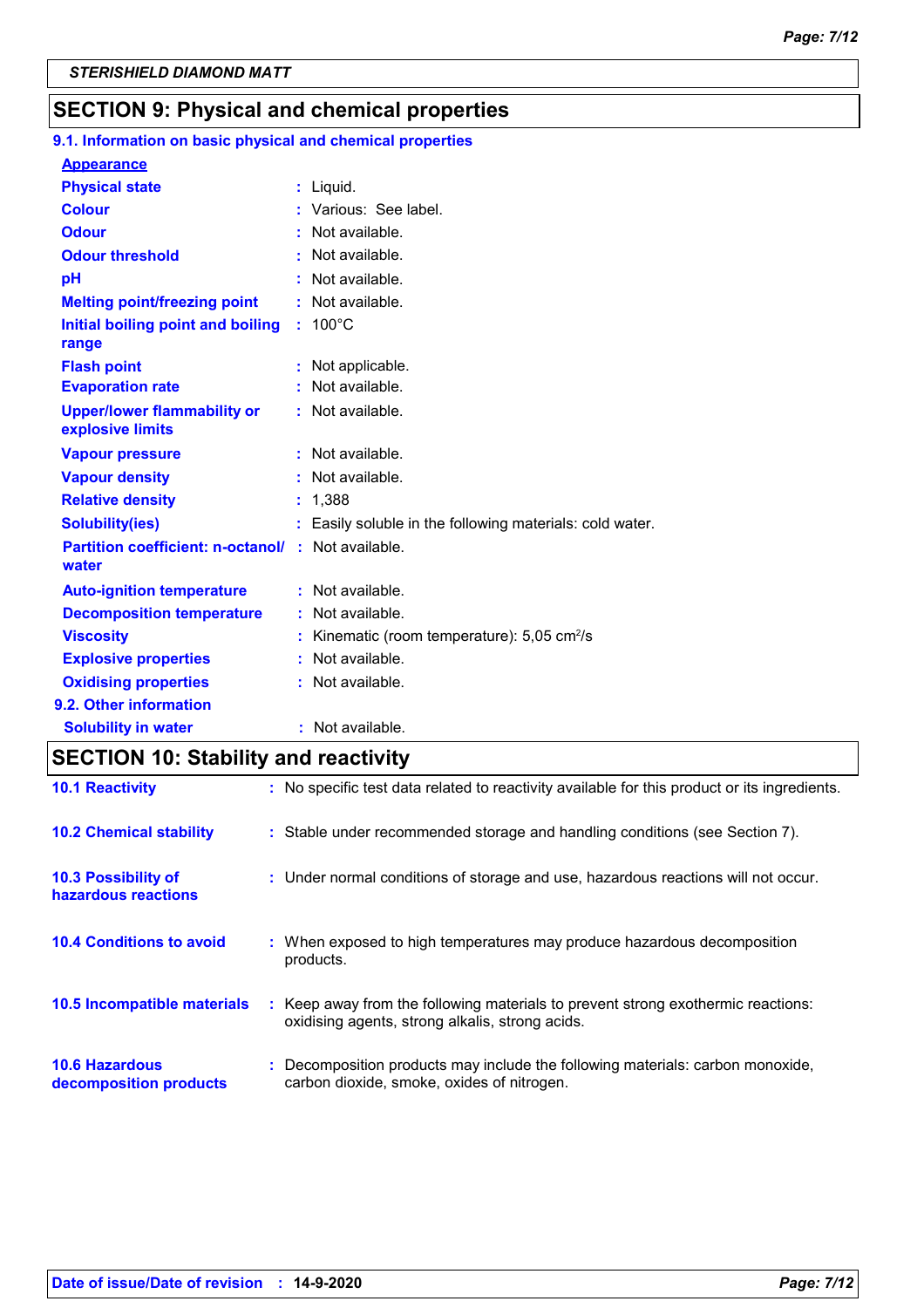### **SECTION 11: Toxicological information**

#### **11.1 Information on toxicological effects**

There are no data available on the mixture itself. The product is not classified as hazardous according to Regulation (EC) 1272/2008 as amended.

Repeated or prolonged contact with the mixture may cause removal of natural fat from the skin, resulting in nonallergic contact dermatitis and absorption through the skin.

If splashed in the eyes, the liquid may cause irritation and reversible damage.

This takes into account, where known, delayed and immediate effects and also chronic effects of components from short-term and long-term exposure by oral, inhalation and dermal routes of exposure and eye contact.

Contains C(M)IT/MIT(3:1), methylisothiazolinone. May produce an allergic reaction.

### **Acute toxicity**

**Conclusion/Summary :** Not available.

#### **Acute toxicity estimates**

Not available.

### **Irritation/Corrosion**

| <b>Product/ingredient name</b>                            | <b>Result</b>          | <b>Species</b> | <b>Score</b>             | <b>Exposure</b> | <b>Observation</b> |
|-----------------------------------------------------------|------------------------|----------------|--------------------------|-----------------|--------------------|
| $C(M)$ IT/MIT $(3:1)$                                     | Skin - Severe irritant | Human          | $\overline{\phantom{a}}$ | 0.01 Percent    |                    |
| <b>Conclusion/Summary</b>                                 | $:$ Not available.     |                |                          |                 |                    |
| <b>Sensitisation</b>                                      |                        |                |                          |                 |                    |
| <b>Conclusion/Summary</b>                                 | $:$ Not available.     |                |                          |                 |                    |
| <b>Mutagenicity</b>                                       |                        |                |                          |                 |                    |
| <b>Conclusion/Summary</b>                                 | $:$ Not available.     |                |                          |                 |                    |
| <b>Carcinogenicity</b>                                    |                        |                |                          |                 |                    |
| <b>Conclusion/Summary</b>                                 | : Not available.       |                |                          |                 |                    |
| <b>Reproductive toxicity</b>                              |                        |                |                          |                 |                    |
| <b>Conclusion/Summary</b>                                 | : Not available.       |                |                          |                 |                    |
| <b>Teratogenicity</b>                                     |                        |                |                          |                 |                    |
| <b>Conclusion/Summary</b>                                 | : Not available.       |                |                          |                 |                    |
| <b>Specific target organ toxicity (single exposure)</b>   |                        |                |                          |                 |                    |
| Not available.                                            |                        |                |                          |                 |                    |
| <b>Specific target organ toxicity (repeated exposure)</b> |                        |                |                          |                 |                    |
| Not available.                                            |                        |                |                          |                 |                    |

#### **Aspiration hazard**

Not available.

#### **Other information :** : Not available.

### **SECTION 12: Ecological information**

#### **12.1 Toxicity**

There are no data available on the mixture itself. Do not allow to enter drains or watercourses.

The mixture has been assessed following the summation method of the CLP Regulation (EC) No 1272/2008 and is not classified as hazardous to the environment, but contains substance(s) hazardous to the environment. See section 3 for details.

| <b>Product/ingredient name</b> | <b>Result</b>        | <b>Species</b>             | <b>Exposure</b> |
|--------------------------------|----------------------|----------------------------|-----------------|
| methylisothiazolinone          | Acute EC50 0,24 mg/l | Daphnia                    | 48 hours        |
|                                | Acute LC50 0,18 mg/l | Fish                       | 96 hours        |
|                                | Acute LC50 12,4 mg/l | Fish - Lepomis Macrochirus | 96 hours        |
|                                | Acute LC50 6 mg/l    | Fish - Oncorhynchus Mykiss | 196 hours       |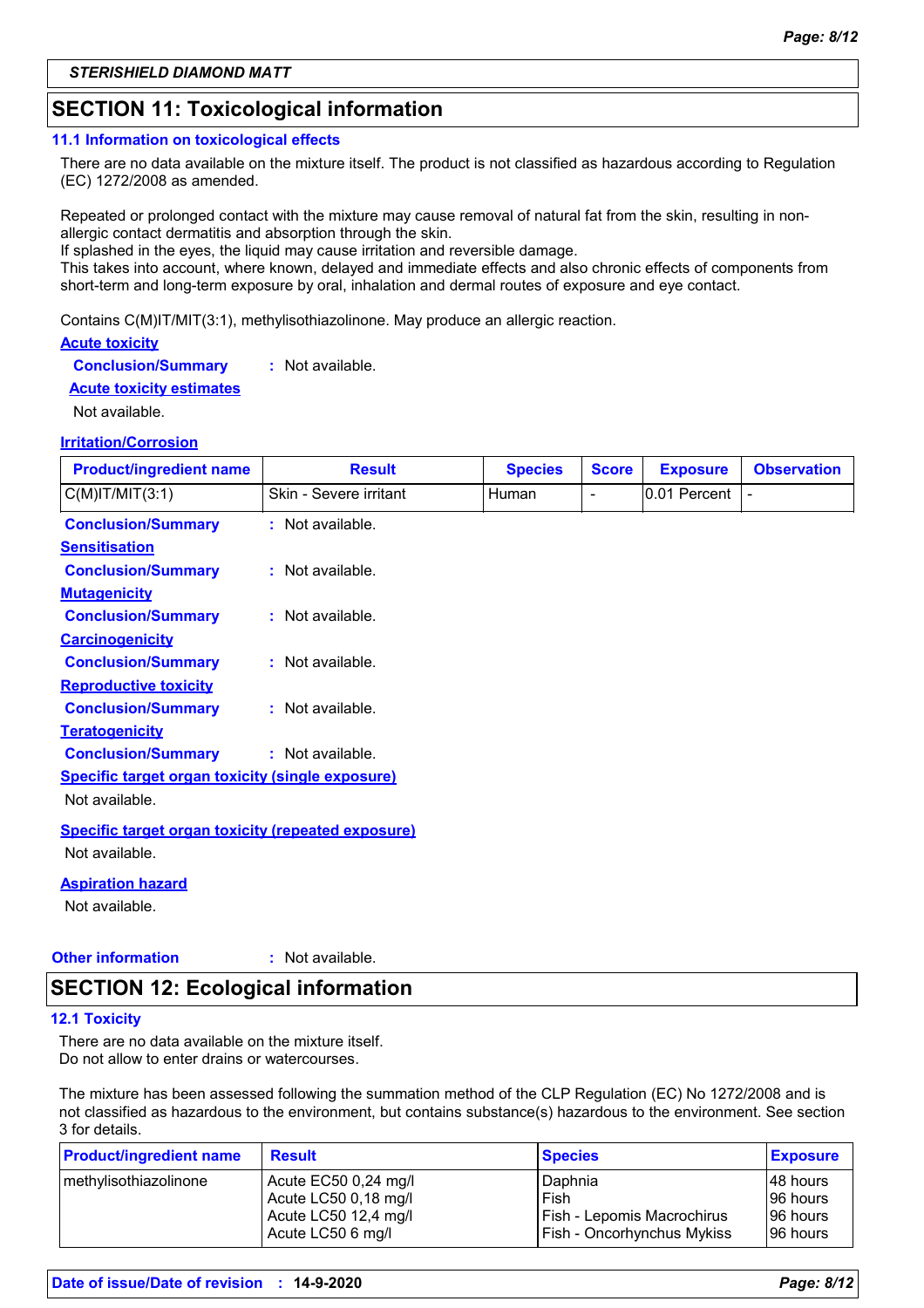### **SECTION 12: Ecological information**

**Conclusion/Summary :** Not available.

### **12.2 Persistence and degradability**

**Conclusion/Summary :** Not available.

#### **12.3 Bioaccumulative potential**

Not available.

| <b>12.4 Mobility in soil</b>                                         |                  |
|----------------------------------------------------------------------|------------------|
| <b>Soil/water partition</b><br><b>coefficient</b> (K <sub>oc</sub> ) | : Not available. |
| <b>Mobility</b>                                                      | : Not available. |

### **12.5 Results of PBT and vPvB assessment**

| <b>PBT</b>  | : Not applicable. |
|-------------|-------------------|
| <b>vPvB</b> | : Not applicable. |

**12.6 Other adverse effects** : No known significant effects or critical hazards.

### **SECTION 13: Disposal considerations**

The information in this section contains generic advice and guidance. The list of Identified Uses in Section 1 should be consulted for any available use-specific information provided in the Exposure Scenario(s).

### **13.1 Waste treatment methods**

| <b>Product</b>                 |           |                                                                                                                                                                                                                                                                                                                                                                                                                                                                                                                                                    |  |
|--------------------------------|-----------|----------------------------------------------------------------------------------------------------------------------------------------------------------------------------------------------------------------------------------------------------------------------------------------------------------------------------------------------------------------------------------------------------------------------------------------------------------------------------------------------------------------------------------------------------|--|
| <b>Methods of disposal</b>     |           | The generation of waste should be avoided or minimised wherever possible.<br>Disposal of this product, solutions and any by-products should at all times comply<br>with the requirements of environmental protection and waste disposal legislation<br>and any regional local authority requirements. Dispose of surplus and non-<br>recyclable products via a licensed waste disposal contractor. Waste should not be<br>disposed of untreated to the sewer unless fully compliant with the requirements of<br>all authorities with jurisdiction. |  |
| <b>Hazardous waste</b>         |           | : Within the present knowledge of the supplier, this product is not regarded as<br>hazardous waste, as defined by EU Directive 2008/98/EC.                                                                                                                                                                                                                                                                                                                                                                                                         |  |
| <b>Disposal considerations</b> |           | Do not allow to enter drains or watercourses.<br>Dispose of according to all federal, state and local applicable regulations.<br>If this product is mixed with other wastes, the original waste product code may no<br>longer apply and the appropriate code should be assigned.<br>For further information, contact your local waste authority.                                                                                                                                                                                                   |  |
| <b>Packaging</b>               |           |                                                                                                                                                                                                                                                                                                                                                                                                                                                                                                                                                    |  |
| <b>Methods of disposal</b>     |           | The generation of waste should be avoided or minimised wherever possible. Waste<br>packaging should be recycled. Incineration or landfill should only be considered<br>when recycling is not feasible.                                                                                                                                                                                                                                                                                                                                             |  |
| <b>Disposal considerations</b> |           | Using information provided in this safety data sheet, advice should be obtained from<br>the relevant waste authority on the classification of empty containers.<br>Empty containers must be scrapped or reconditioned.<br>Dispose of containers contaminated by the product in accordance with local or<br>national legal provisions.                                                                                                                                                                                                              |  |
| <b>Type of packaging</b>       |           | European waste catalogue (EWC)                                                                                                                                                                                                                                                                                                                                                                                                                                                                                                                     |  |
| <b>CEPE Paint Guidelines</b>   | 15 01 10* | packaging containing residues of or contaminated by<br>hazardous substances                                                                                                                                                                                                                                                                                                                                                                                                                                                                        |  |
| <b>Special precautions</b>     |           | This material and its container must be disposed of in a safe way. Empty containers<br>or liners may retain some product residues. Avoid dispersal of spilt material and<br>runoff and contact with soil, waterways, drains and sewers.                                                                                                                                                                                                                                                                                                            |  |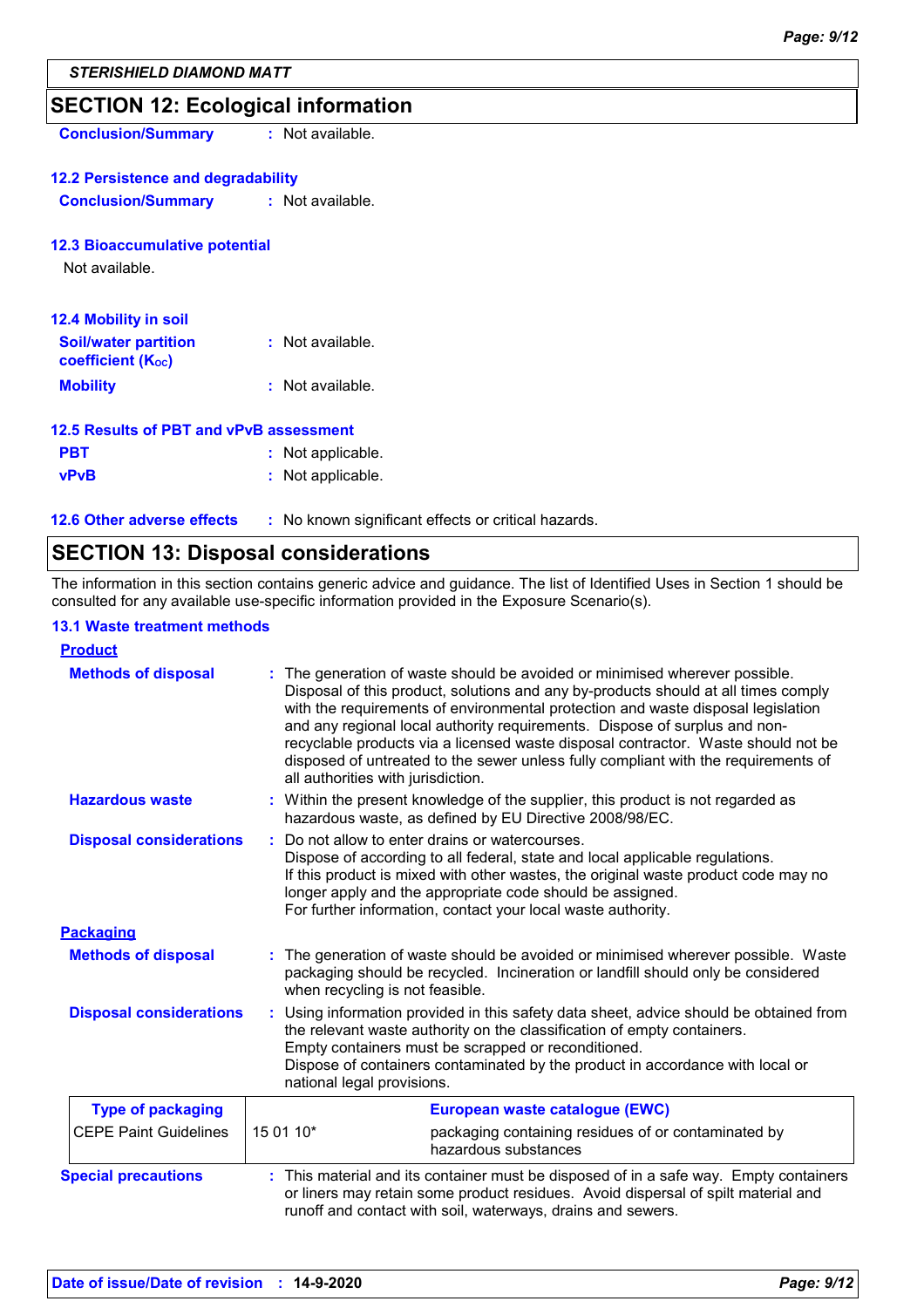### **SECTION 14: Transport information**

|                                                                                                                           | Information pertaining to IATA and ADN is considered not relevant since the<br>material is not packaged in the correct approved packaging required of these<br>methods of transport.                                   |                       |
|---------------------------------------------------------------------------------------------------------------------------|------------------------------------------------------------------------------------------------------------------------------------------------------------------------------------------------------------------------|-----------------------|
|                                                                                                                           | <b>ADR</b>                                                                                                                                                                                                             | <b>IMDG</b>           |
| 14.1 UN number                                                                                                            | Not regulated.                                                                                                                                                                                                         | Not regulated.        |
| 14.2 UN proper<br>shipping name                                                                                           | Not applicable.                                                                                                                                                                                                        | Not applicable.       |
| <b>14.3 Transport</b><br>hazard class(es)<br><b>Class</b><br><b>Subsidiary class</b>                                      | Not applicable.                                                                                                                                                                                                        | Not applicable.       |
| <b>14.4 Packing group</b>                                                                                                 | Not applicable.                                                                                                                                                                                                        | Not applicable.       |
| 14.5<br><b>Environmental</b><br><b>hazards</b><br><b>Marine pollutant</b><br><b>Marine pollutant</b><br><b>substances</b> | No.                                                                                                                                                                                                                    | No.<br>Not available. |
| <b>14.6 Special</b><br>precautions for<br>user                                                                            | Transport within user's premises: always<br>transport in closed containers that are upright<br>and secure. Ensure that persons transporting<br>the product know what to do in the event of an<br>accident or spillage. |                       |
| <b>HI/Kemler number</b><br><b>Emergency</b><br>schedules (EmS)                                                            | Not available.                                                                                                                                                                                                         | Not applicable.       |
| <b>14.7 Transport in bulk</b><br>according to Annex II of<br><b>MARPOL and the IBC Code</b>                               | : Not applicable.                                                                                                                                                                                                      |                       |
| <b>Additional</b><br><b>information</b>                                                                                   |                                                                                                                                                                                                                        |                       |
|                                                                                                                           | <b>SECTION 15: Regulatory information</b>                                                                                                                                                                              |                       |

### **15.1 Safety, health and environmental regulations/legislation specific for the substance or mixture EU Regulation (EC) No. 1907/2006 (REACH)**

### **Annex XIV - List of substances subject to authorisation**

### **Annex XIV**

None of the components are listed, or the component present is below its threshold.

### **Substances of very high concern**

None of the components are listed, or the component present is below its threshold.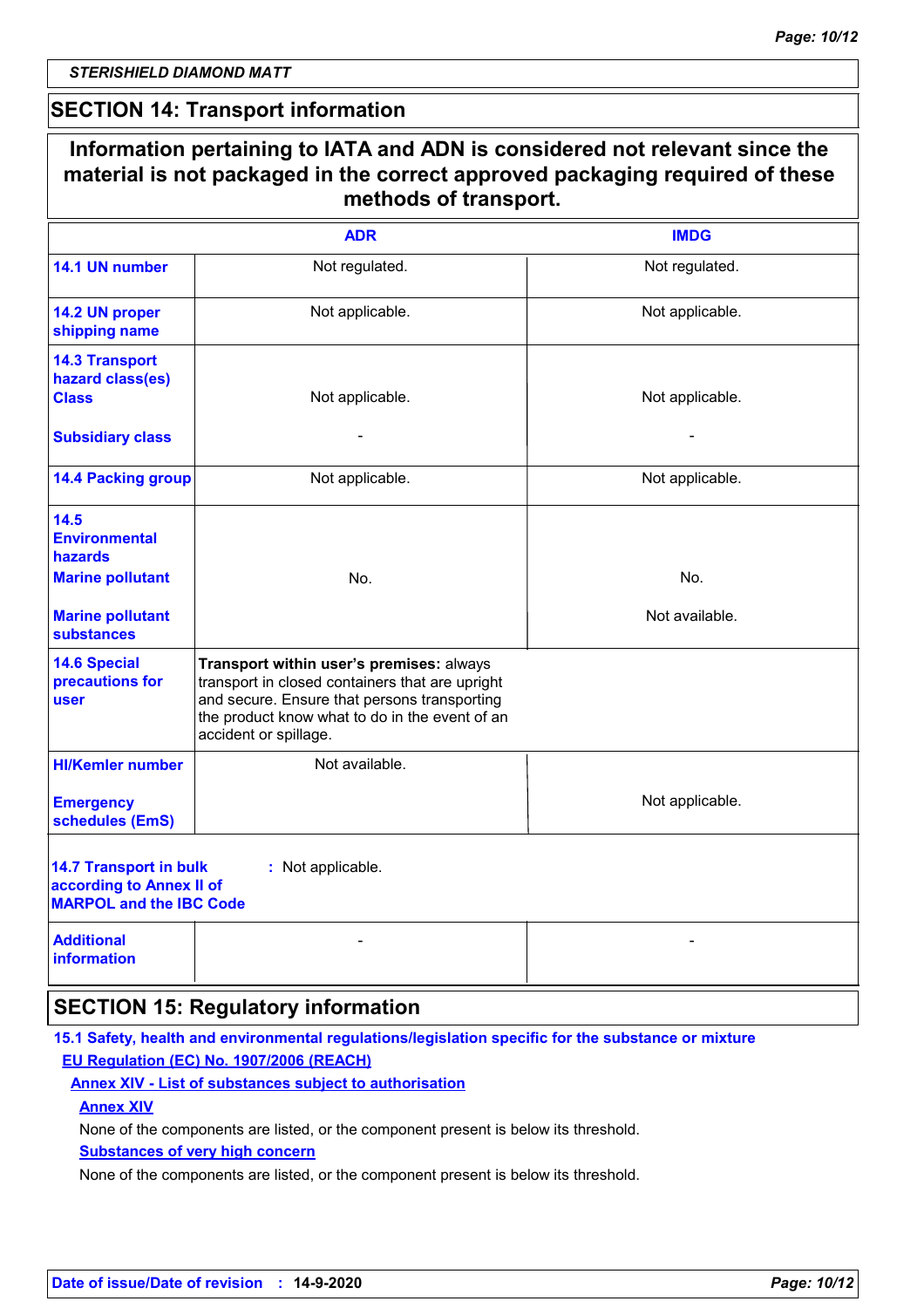# **SECTION 15: Regulatory information**

| <b>Annex XVII - Restrictions : Not applicable.</b><br>on the manufacture,<br>placing on the market<br>and use of certain<br>dangerous substances,<br>mixtures and articles                                                                                                                                                                                                                          |
|-----------------------------------------------------------------------------------------------------------------------------------------------------------------------------------------------------------------------------------------------------------------------------------------------------------------------------------------------------------------------------------------------------|
| <b>Other EU requlations</b>                                                                                                                                                                                                                                                                                                                                                                         |
| <b>VOC for Ready-for-Use</b><br>: Not applicable.<br><b>Mixture</b>                                                                                                                                                                                                                                                                                                                                 |
| Ozone depleting substances (1005/2009/EU)<br>Not listed.                                                                                                                                                                                                                                                                                                                                            |
| <b>Prior Informed Consent (PIC) (649/2012/EU)</b><br>Not listed.                                                                                                                                                                                                                                                                                                                                    |
| <b>Seveso Directive</b><br>This product is not controlled under the Seveso Directive.<br><b>International regulations</b><br><b>Chemical Weapon Convention List Schedules I, II &amp; III Chemicals</b>                                                                                                                                                                                             |
| Not listed.                                                                                                                                                                                                                                                                                                                                                                                         |
| <b>Montreal Protocol (Annexes A, B, C, E)</b><br>Not listed.                                                                                                                                                                                                                                                                                                                                        |
| <b>Stockholm Convention on Persistent Organic Pollutants</b><br>Not listed.                                                                                                                                                                                                                                                                                                                         |
| <b>Rotterdam Convention on Prior Informed Consent (PIC)</b><br>Not listed.                                                                                                                                                                                                                                                                                                                          |
| <b>UNECE Aarhus Protocol on POPs and Heavy Metals</b><br>Not listed.                                                                                                                                                                                                                                                                                                                                |
| <b>15.2 Chemical safety</b><br>: No Chemical Safety Assessment has been carried out.<br>assessment                                                                                                                                                                                                                                                                                                  |
| <b>SECTION 16: Other information</b>                                                                                                                                                                                                                                                                                                                                                                |
| <b>CEPE code</b><br>: 8                                                                                                                                                                                                                                                                                                                                                                             |
| $\nabla$ Indicates information that has changed from previously issued version.                                                                                                                                                                                                                                                                                                                     |
| <b>Abbreviations and acronyms : ATE = Acute Toxicity Estimate</b><br>CLP = Classification, Labelling and Packaging Regulation [Regulation (EC) No.<br>1272/2008]<br><b>DMEL = Derived Minimal Effect Level</b><br>DNEL = Derived No Effect Level<br>EUH statement = CLP-specific Hazard statement<br>PBT = Persistent, Bioaccumulative and Toxic<br><b>PNEC = Predicted No Effect Concentration</b> |

vPvB = Very Persistent and Very Bioaccumulative **Procedure used to derive the classification according to Regulation (EC) No. 1272/2008 [CLP/GHS]**

RRN = REACH Registration Number

| <b>Classification</b> | <b>Justification</b> |
|-----------------------|----------------------|
| Not classified.       |                      |

**Full text of abbreviated H statements**